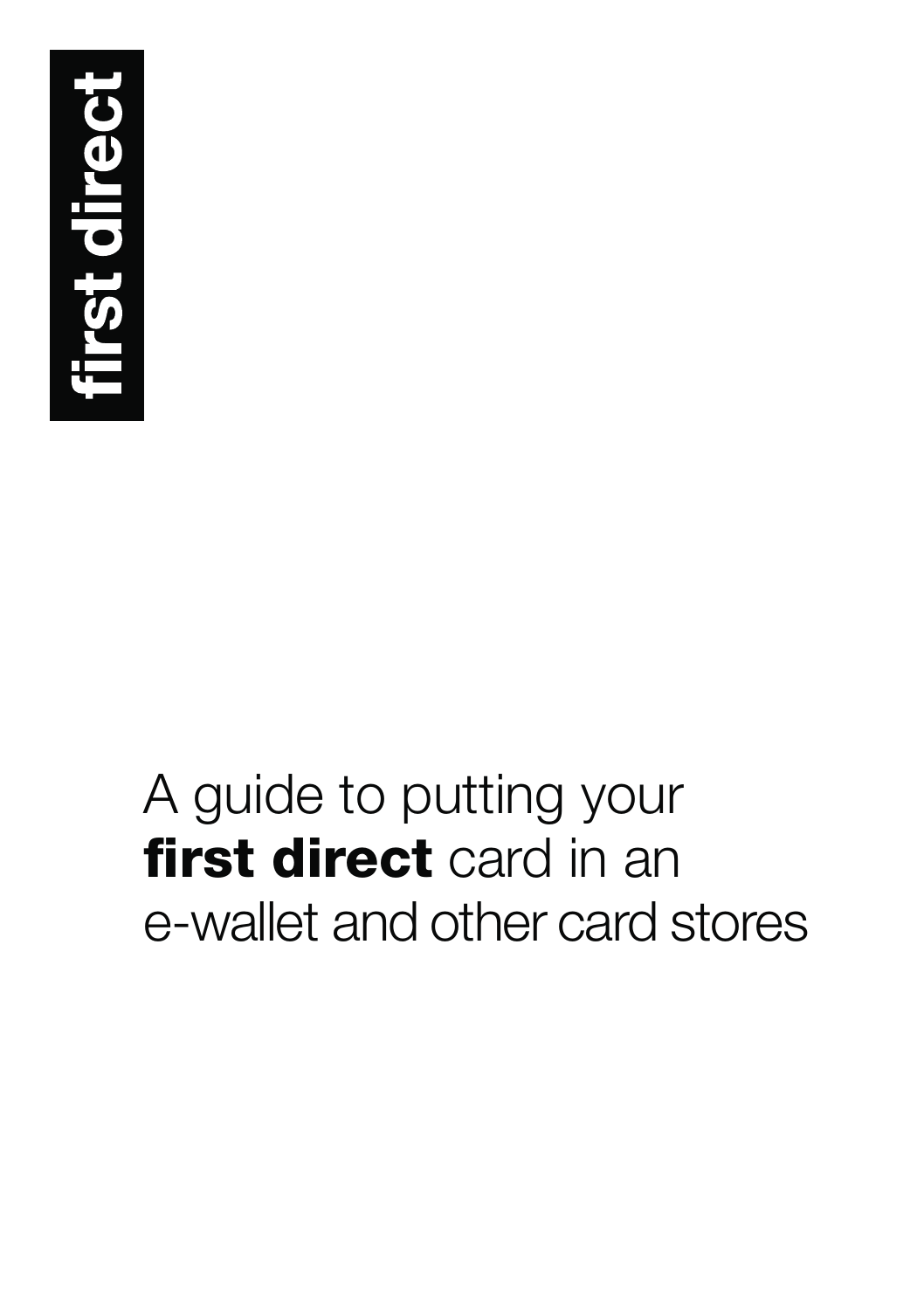Paying in stores or within apps has never been easier.

New and existing technologies are increasingly enabling you to register or store payment card details into e-wallets, onto merchant websites, or on devices, such as mobile phones, which then make it more convenient to make purchases without entering your actual card details or without having to use your actual physical card.

# **What is an e-wallet or card store?**

These are services provided by third parties, and not **first direct**. These providers may be technology companies, mobile phone providers, retailers or financial services providers. You will normally register your **first direct** card by submitting your card details to the card store provider. You then access your card by entering security details that you have set up with the card store provider (such as entering your e-mail address and password, or by entering a passcode into a device or using your fingerprint). The card store provider will tell you what you need to do.

## **Do my first direct card terms apply to the card store?**

Because the card store is provided by a third party provider, it is likely that you will need to agree to separate terms with that provider, which govern the registration with, and storage of, your card details in the card store and the use of the card store (including the use of any data you provide to the card store provider).

Those separate card store terms will never change or override the terms and conditions you have with **first direct**, which govern your use of the card to make payments, payment transactions you make using your card, or your account with us.

#### **Do I need first direct's permission to register a first direct card with a card store?**

Different card stores have different procedures for registering card details. There can be restrictions on the types of cards that can be stored or registered on some card stores. Normally these restrictions are imposed by the card store providers and not **first direct**. You need to check carefully and make sure your type of card is eligible to be registered.

In some cases, before you are able to register your card details with a card store, **first direct** will be asked to carry our checks and to confirm that we are happy for the card details to be registered. We may decline the request to register the card for a number of reasons, for example, if we have fraud concerns, your account is in arrears or over limit, or we have other reasonable concerns.

## **How do I make a payment using a card in a card store?**

A card store stores your card details. You authorise a payment by following the procedures that are set out by the card store provider. This may involve you entering a password you have set up with them, using a fingerprint, and/or clicking on a button indicating that you wish to pay using the wallet provider. You may have set up a card as your "default card". This will be the card that payment will come from unless you change your card selection in the card store.

The card store provider will then release your card details into the normal payment process, and those details will then be passed to us. Your card or account terms deal with how we process your request to make a payment once we have received it. Those terms remain the same.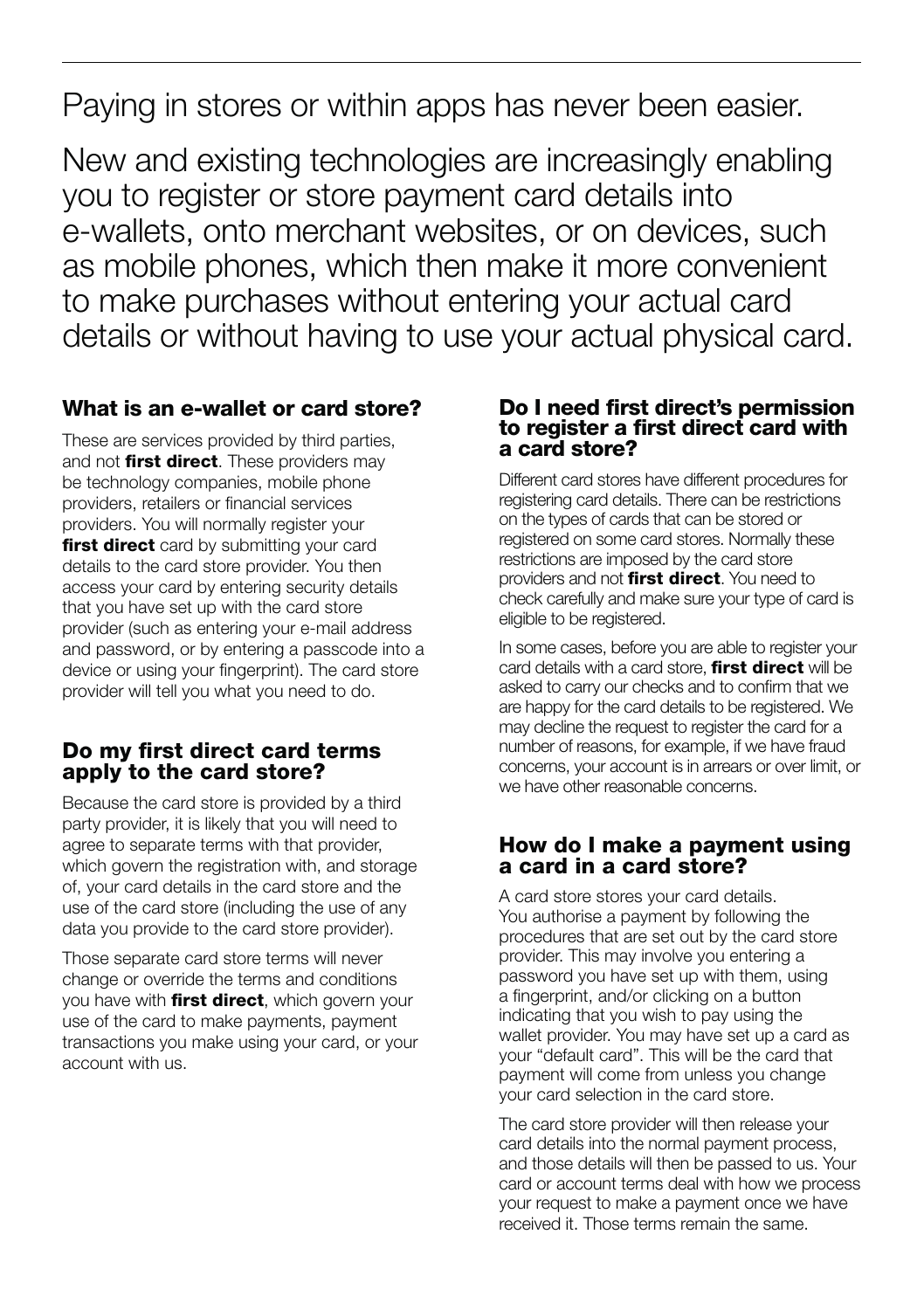# **Is it secure?**

This depends upon how securely the card store keeps your card details and how secure the process is for accessing card details. Any card store which seeks our authorisation to store the card details will normally meet our security standards and should, therefore, be secure.

**You need to remember that the security details you set up to give you access to your cards within the card store will be the equivalent of your card details and PIN**. It is very important, therefore, that you use passwords that are not easy to guess by others, that you keep those security details as confidential as you would your card PIN and that you do not enable others to access your card store. Please note, some card stores may use the same credentials as you use to access other services (e.g. card stores on a mobile phone may use your phone passcode or fingerprint registered on the phone).

If you allow those credentials to be shared so that others can use other services (e.g. to play games on your mobile phone) you may be revealing your card store details and they may be able to use your cards stored there to make a payment. If you do that **first direct** will treat this in the same way as if you had disclosed your PIN to someone else and we are unlikely to refund payments others have made using details that you have disclosed to them.

Remember, these card stores do not belong to **first direct** and we do not control any software or hardware that is used by the card store provider. It is your responsibility to satisfy yourself that the card store platform and procedures are safe and secure and that your card information will not be compromised if you register it there.

# **Are there any charges for using a card store?**

**first direct** does not charge you extra fees or charges for registering or using **first direct** cards in card stores. Any applicable interest, fees, and charges that normally apply under your account terms to transactions using your card will apply to transactions made when you use the card store to use your card.

It is possible that you might have to pay additional charges for using a card in a card store, which are imposed by people other than **first direct**. For example, a card store provider might impose wallet or transaction fees. These should normally be contained in the card store provider terms. It may also be possible for retailers to impose additional charges for accepting payment using a wallet. Finally, you may incur charges imposed by telecommunications providers for the transmission of the data.

## **How do I remove my card from the card store?**

Instructions given by the card store provider will tell you how to remove a card from the card store.

## **How will first direct use my information when I put a card in a card store?**

When you register a card with a card store, you will be providing the card store with information and may be enabling the card store to access other information about you, including future transactional information. How a card store provider uses that information will be governed by the terms and privacy policies you agree to with the card store provider.

In many cases, we will not know if you have registered your card in a card store. In those cases, your information will be dealt with in exactly the same way as for all payment transactions you make using a card.

If the card store is a type that seeks our permission to register your card, then it is likely that we will need to share information with them to fulfil the request you have made to register your card and, if applicable, to give information to enable the card store provider to offer the card store services you have requested. In that case, we may share with the e-wallet provider, any relevant payment network and any other persons involved in providing this service only as much of your information as is necessary to provide the service you have requested and to make information available to you about your card transactions. We remind you that in handling your information we will comply with your card and account terms.

# **What if I have a question or a complaint?**

If you have any questions or complaints about your **first direct** card, please contact us on **03 456 100 100**† . If your complaint is about the e-wallet then please contact the e-wallet provider using the information given to you by the provider. If you believe your card details may have been accessed by someone else or may have been compromised, as well as reporting that to your card store provider, you must notify us as soon as possible on **03 456 100 100**† in the same way as you would do if you believed your physical card details or PIN had been compromised.